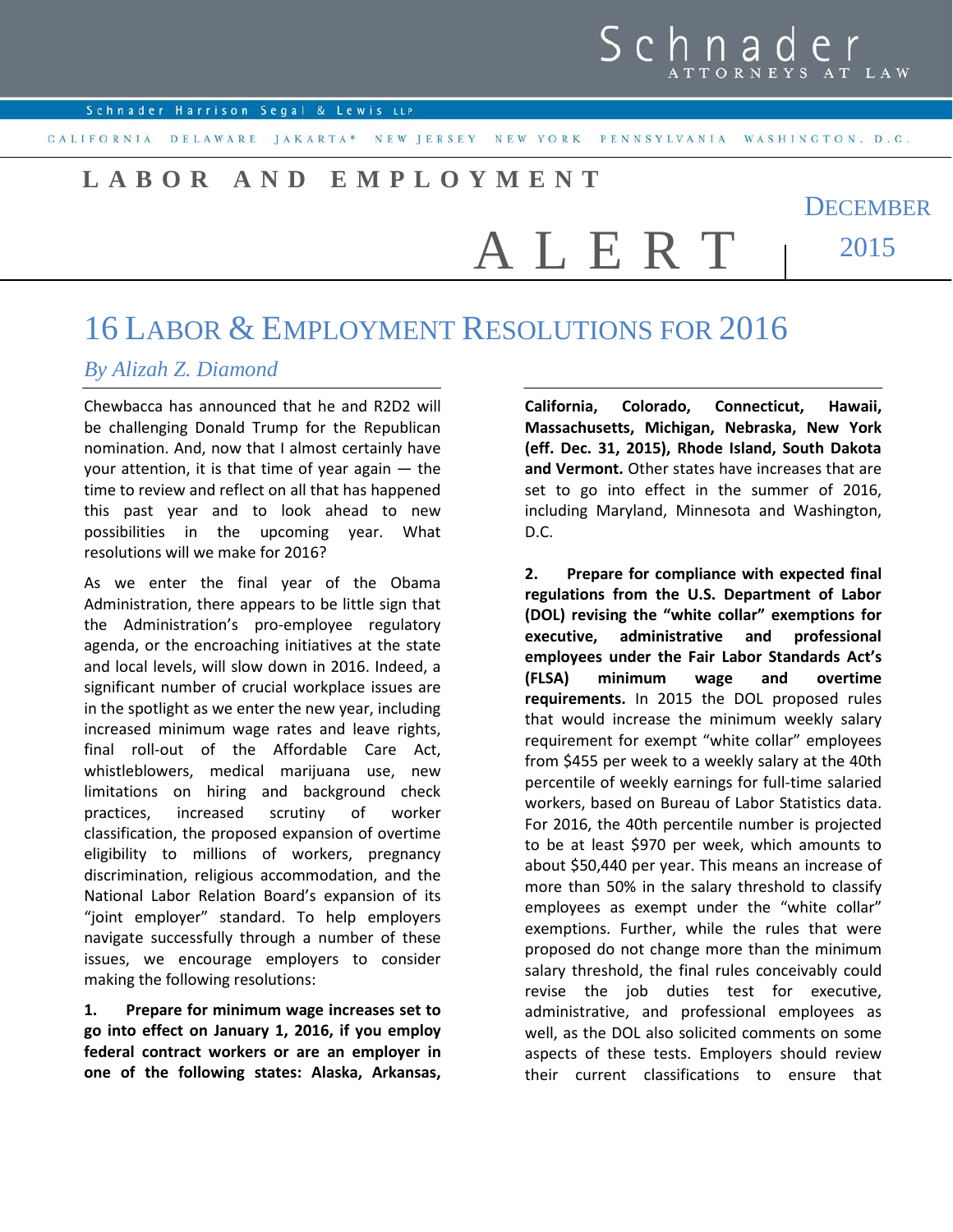employees classified as exempt meet the new salary requirements and, at a minimum, still satisfy the current job duties tests. Employers will need to decide whether to raise the salaries of their lower paid currently exempt employees or re-classify them as "non-exempt" and make them eligible for overtime. Reclassification of employees who work irregular hours or significant overtime during certain times of the year may pose particular challenges.

**3. For federal contractors and employers in an increasing number of states and municipalities, review paid time off (PTO), sick leave, and family/parental leave policies and procedures to ensure that they are compliant with new laws requiring mandatory sick leave and family/ parental leave for employees**.

- **Paid Sick Leave**: In September 2015, President Obama signed an Executive Order requiring federal contractors to provide their employees with an hour of paid sick leave for every 30 hours an employee works, up to seven paid sick days per year. The Order reflects an accelerating trend at the state and local levels to require employers to provide paid sick leave. As of 2015, paid sick leave laws have been enacted in California, Connecticut, Massachusetts, Oregon and Washington, D.C. and in a significant number of cities located in New Jersey, New York and Pennsylvania. Paid sick leave laws are also pending in other jurisdictions, including at the New Jersey state level, where the state Senate this month passed a bill that would require employers of all sizes to provide paid sick leave to workers. Those employers now required to provide paid sick leave should update relevant policies, paying close attention to issues such as accrual, carryover and caps on leave and pay out of accrued and unused leave upon termination of employment. Employers may find it easier, for compliance and maintenance purposes, to consolidate their vacation and sick time policies into a single PTO program.
- **Paid Family/Parental Leave**: A growing number of states and cities are requiring employers to provide some paid family/parental leave to employees including, as of 2015, California, New Jersey, Massachusetts and Rhode Island. Paid family leave is already provided to municipal workers in a number of cities. Notably, last week in New York City, Mayor Bill de Blasio issued an executive order requiring six weeks of paid parental leave be provided to certain city workers who aren't represented by unions. Further, all employers, even employers that are not covered by such laws but which, nonetheless, provide paid maternity/parental leave to workers, should be mindful of recently issued guidance from the EEOC which states that, while women workers may be given extra leave time for medical reasons related to childbirth, employers must otherwise treat women and men the same with respect to parental leave policies. Employers should review and, if necessary, update their leave policies accordingly.
- **4. Review technological security and confidentiality policies and procedures to ensure that company data is protected not only from outside attack, but also from disloyal employees in light of a growing split among federal appellate courts on whether employees with authorization and login credentials to the employer's computer system can be civilly liable under the Computer Fraud and Abuse Act (CFAA) for taking company data – such as customer lists – when they depart to join a competitor**. Although five circuit courts of appeals have held that an employee misusing his/her access to information in violation of company policy constitutes "exceeding authorized access" under the CFAA, in December 2015, the Second Circuit Court of Appeals (which covers New York, Connecticut and Vermont) published a decision in the matter of *U.S. v. Valle*, holding that if an employee is authorized to access his employer's computer systems, that employee's taking of data in violation of company policy does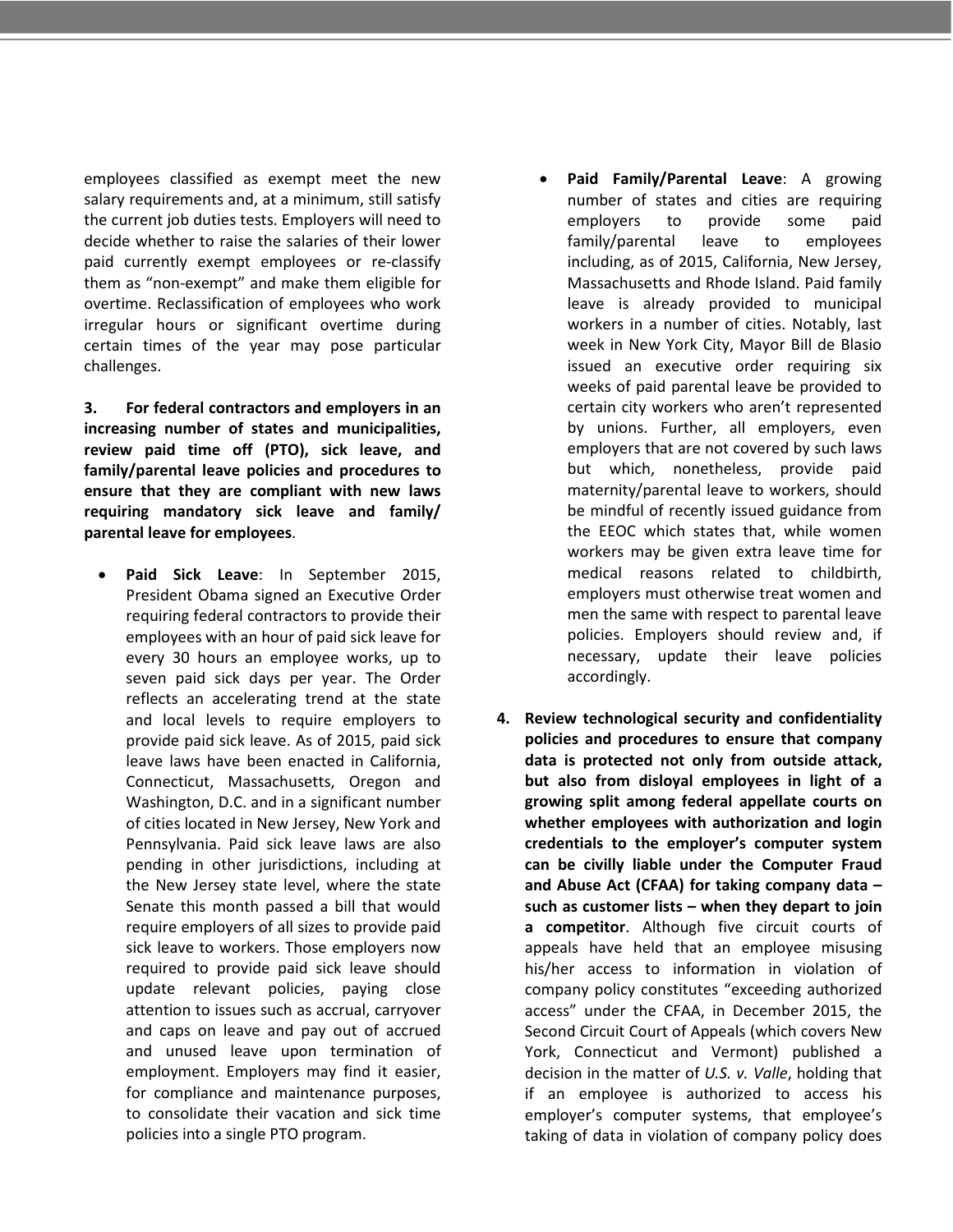not amount to a violation of the CFAA. The Court joined the Fourth and Ninth Circuit Court of Appeals in a growing minority of courts adopting this position. Employers should strongly consider implementing security measures to restrict sensitive data only to active employees who require access, as well as technological barriers such as encryption, monitoring and lockout protocols and firewalls.

**5. Be aware that as the traditional physical boundaries of the workplace are quickly becoming obsolete for many employers due to the rise of telecommuting by employees, telecommuting arrangements must be balanced against the potential legal implications of allowing employees to work remotely**. Common issues that may arise from telecommuting include, for example:

- **Wage & Hour Compliance:** Employers should be mindful that non-exempt employees working from home are likely entitled to minimum wage and overtime for hours worked over 40 in a workweek. Overseeing compliance with wage and hour law can be difficult when employees perform their work in a remote setting, and employers must implement relevant policies and frequently monitor employee schedules and time-keeping records to proactively identify potential issues.
- **Privacy & Data Security**: Telecommuting also invariably implicates data security concerns for employers. While many employers choose to minimize risks by mandating the use of employer-provided equipment which better enables them to implement electronic security measures, other employers allow the workplace use of dual-use devices such as personal smart phones, tablets or laptops. In such situations, to monitor employee use of such devices employers must, among other things, obtain employee consent to access content on dual-use devices and ensure that managers do not access private content employees may have stored in order

to mitigate the risk of violating the Computer Fraud Abuse Act, the Stored Communications Act or related state laws.

• **Telecommuting as a "Reasonable Accommodation" to Disabled Employees**: More employers are facing the dilemma of whether to permit telecommuting as a "reasonable accommodation" for employees with disabilities under the Americans with Disabilities Act (ADA). While employers may be comforted by the Sixth Circuit Court of Appeals' recent *en banc* decision in the matter of *EEOC v. Ford Motor Co.*, confirming that regular on-site presence is an "essential function" of most jobs that employers are not required to sacrifice to accommodate a disabled employee, the Court also made clear in its decision that, in certain circumstances, such as for jobs that are less interactive, telecommuting may be a viable reasonable accommodation. Accordingly, employers should consider updating their policies to make clear, where appropriate, that on-site presence is an essential job function, as well as adopting neutrallyworded telecommuting policies and taking steps to ensure that they respond to requests for telecommuting arrangements fairly and consistently to avoid an inference of discrimination.

**6. Review application and employee background check procedures and educate hiring personnel to ensure compliance with the Fair Credit Reporting Act (FCRA), state and local "Ban the Box" laws and state social media privacy laws**. In 2015, we saw a wave of FCRA lawsuits concerning employer failure to provide disclosures and obtain authorization from an applicant/employee before procuring a "consumer report" from a consumer reporting agency, PEO or other outside vendor. Simultaneously, an increasing number of states and municipalities, most recently Oregon, New York City and Chicago, have enacted "Ban the Box" legislation prohibiting employers from even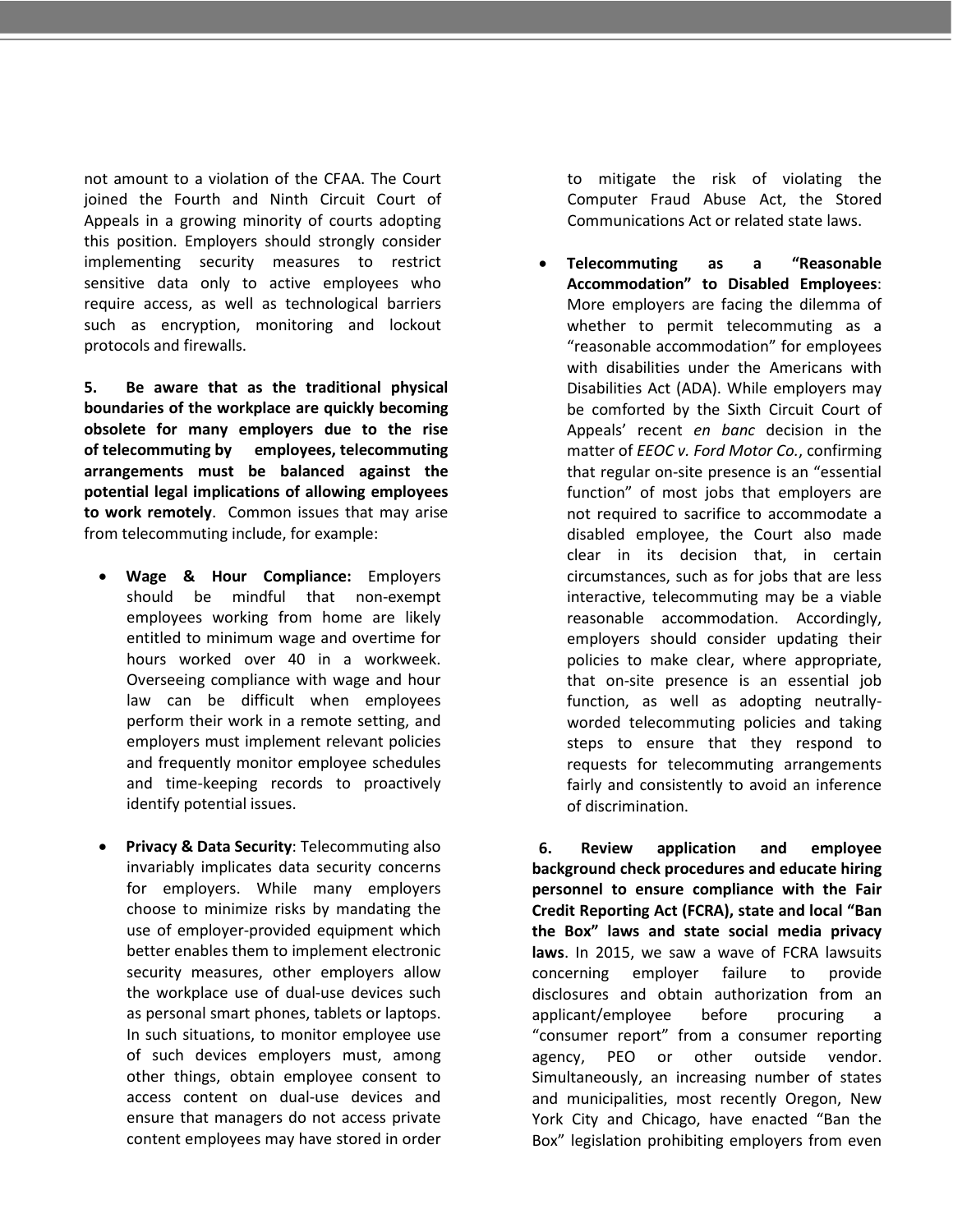inquiring about an applicant's criminal history until a conditional offer is extended and, in the case of New York City, prohibiting most employers from running credit checks or even considering an applicant's credit history. Further complicating the process of gathering information about job applicants, as of 2015, nearly two dozen states have enacted social media privacy laws that prohibit employers, at a minimum, from requesting access to employees' personal social media accounts as a condition of employment. It is, therefore, important that employers determine any potential vulnerability in their hiring processes sooner rather than later.

**7. Examine and, if necessary, restructure internship programs given decisions by a growing number of federal courts, including the Second Circuit Court of Appeals, rejecting the DOL's test for evaluating whether an intern is entitled to be paid as an employee under the Fair Labor Standards Act in favor of a more modern "primary beneficiary" test that focuses on who benefits most from the internship.** In 2015, the Second and Eleventh Circuit Courts of Appeals announced internshiprelated decisions rebuffing the DOL's six-factor "economic realities test." Instead, those Courts adopted a more flexible approach to be used in their jurisdictions that weighs an internship's benefits to the intern against those to the employer to determine employee status. While such decisions may offer some more breathing room to employers in New York, Connecticut, Vermont and a limited number of other states, employers should monitor developments in their locales and approach internships with caution.

> **8. Review and update employee confidentiality, separation/severance and similar agreements in light of growing scrutiny of such agreements by the Security and Exchange Commission's (SEC) Office of the Whistleblower (OWB) for potential interference with employee ability to report potential wrongdoing to the SEC.** In 2015, the SEC brought its first enforcement action against a company for its use of overly broad confidentiality agreements with employees

that the Commission viewed as interfering with its enforcement jurisdiction. The case was ultimately settled by the company agreeing to pay \$130,000 and to amend its confidentiality statements to comply with SEC guidance. After this success, the SEC reported that its assessment of confidentiality agreements will be a top priority for the OWB in 2016.

**9. For employers that are subject to the federal Family and Medical Leave Act (i.e., 50 or more employees within a 75-mile radius), review and update your family and medical leave policies and procedures to provide for leave for same-sex spouses in light of the DOL's final rule revising the definition of "spouse" under the FMLA to cover all legally married, same-sex spouses regardless of where they live**. Although several states sought an injunction against the DOL's enforcement of the new rule, in one case successfully, it is unlikely that there will be any impediment to enforcement following the Supreme Court's June 2015 decision in *Obergefell v. Hodges*, in which the Court found that the 14th Amendment's equal protection and due process clauses guaranteed same sex couples the right to marry.

**10. Scrutinize agreements and relationships with staffing firms and other entities that provide temporary workers or other integral services and support to your business to assess whether there is vulnerability to a finding of joint-employer status under the National Labor Relations Act in light of the National Labor Relations' Board new, expansive test for determining "joint employment."** In a troubling 2015 decision issued in the matter of *Browning-Ferris Industries of California,* a sharply divided Board discarded its decades-old definition of "joint employer" to include employers that do not actually control essential employment terms and conditions of a third-party's employees — but, rather, may affect or have the authority to affect such terms and conditions, even if indirectly. As a result of this ruling, employers that rely on temporary or contingent workers and outsourcing arrangements, as well as franchisors, are at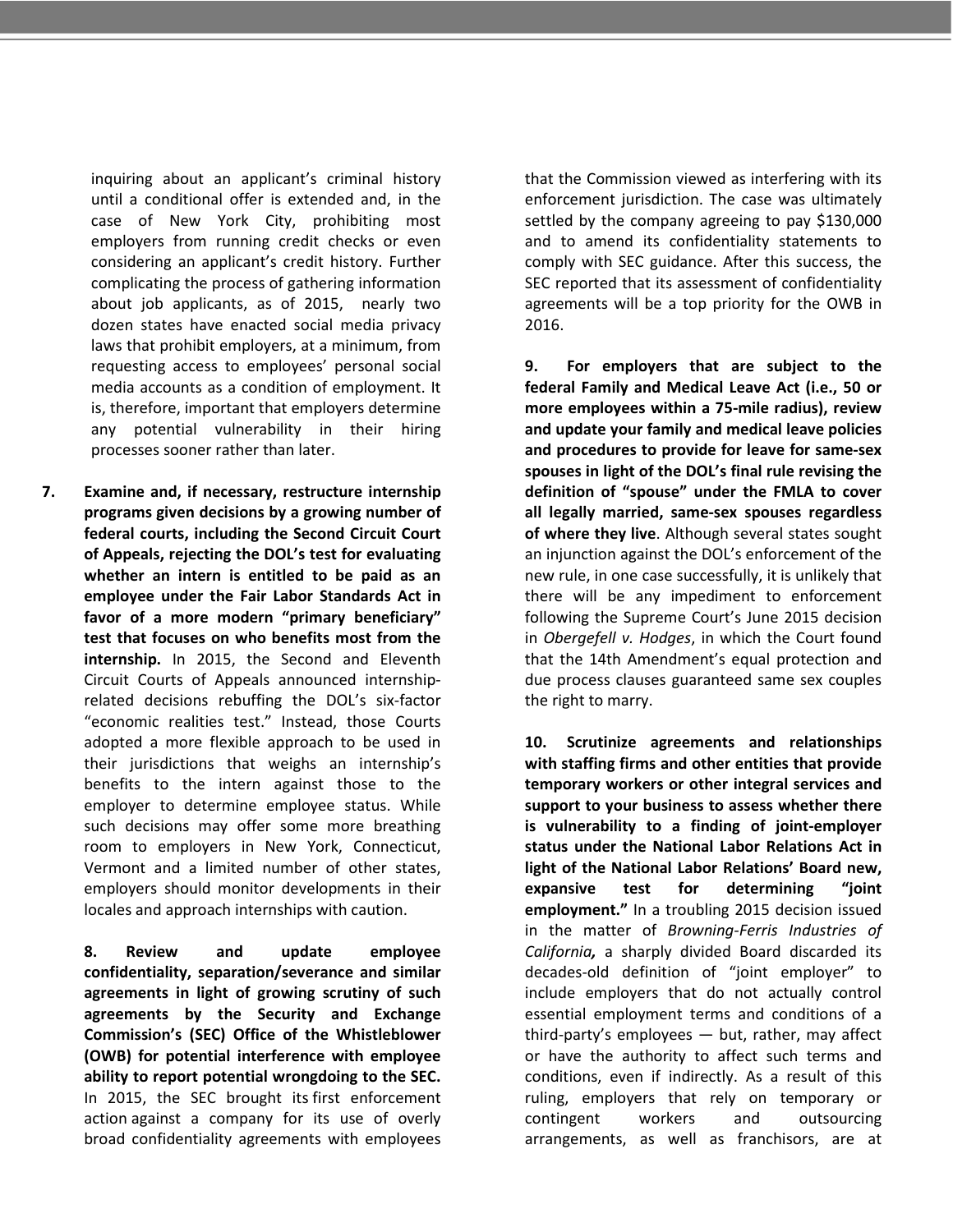increased risk of being deemed joint employers under the NLRA for collective bargaining and other purposes. Given that Section 7 of the NLRA applies to almost all employees, whether unionized or not, all employers should pay close attention to this crucial development. Among other things, a joint employer could be held liable by the NLRB for overly broad employer policies or for discipline or termination decisions made in response to employee complaints about the terms and conditions of their employment.

**11. Review workplace safety protocol and procedures in preparation for the Occupational Safety and Health Administration's (OSHA) final "Improve Tracking of Workplace Injuries and Illnesses" rule expected in March 2016.** The final rule will likely add new electronic reporting obligations to most employers that are required to keep OSHA 300 Logs. In addition, employers with 20 employees or more at any time in the previous calendar year will be required to electronically submit to OSHA the information provided on OSHA Form 300A on a yearly basis. The OSHA 300 Logs and Form 300As will be posted on OSHA's website and be publicly available to anyone who would like to review them. In addition to electronic recordkeeping, the rule is further expected to make certain safety "incentive" programs illegal and subject to OSHA citations if such programs are deemed to "discourage" employee reporting of injuries and illnesses.

**12. Review and update arbitration agreements in light of the Supreme Court's recent decision in**  *DIRECTV, Inc. v. Imburgia, et al***., in which the Court overturned a holding by the Court of Appeal of California, Second Appellate District, that an arbitration agreement was unenforceable due to the alleged invalidity of a class action waiver under California law.** The Supreme Court found that, although the agreement provided that the entire arbitration clause would be unenforceable if "the law of the state" prohibited class arbitration procedures, the phrase unambiguously meant valid state law that was not preempted by the Federal Arbitration Act (FAA). In its 2011 decision in *AT&T Mobility LLC v. Concepcion*, the Court found that the FAA preempted California precedent that class arbitration clauses were unenforceable. Thus, the Supreme Court held that the California court could not rely on the same preempted law in the *DIRECTV* case. While this decision specifically concerned consumer contracts, the same reasoning should apply to employment agreements and, accordingly, employers that include class action waivers in their arbitration agreements should, at a minimum, specify that the FAA governs the agreement, to have the best possible chance of being enforced in state court.

**13. Reexamine classifications of consultants and other workers as independent contractors in light of the DOL Wage and Hour Division Administrator's Interpretation No. 2015- 1 advocating that most workers are employees covered by the FLSA and that many employers throughout the country are improperly misclassifying workers as independent contractors**. The Interpretation loosely addressed various aspects of the six-factor "economic realities" test relied upon by the DOL and many courts when determining whether an employment relationship exists for purposes of the FLSA. Among other things, the Interpretation noted that a worker's services are likely to be an "integral part" of an employer's business, thereby suggesting an employment relationship, if they relate to the employer's actual services or products. The Interpretation further noted that the DOL would consider "opportunity for profit or loss" as reflecting independent contractor status only where such opportunity is dependent on the worker's managerial skill and that the worker's investment in facilities and supplies must be significant when compared to that of the employer.

**14. Review and update employee policies and procedures to ensure compliance with expanding protections against workplace discrimination.** In 2015, we saw key legal developments in a number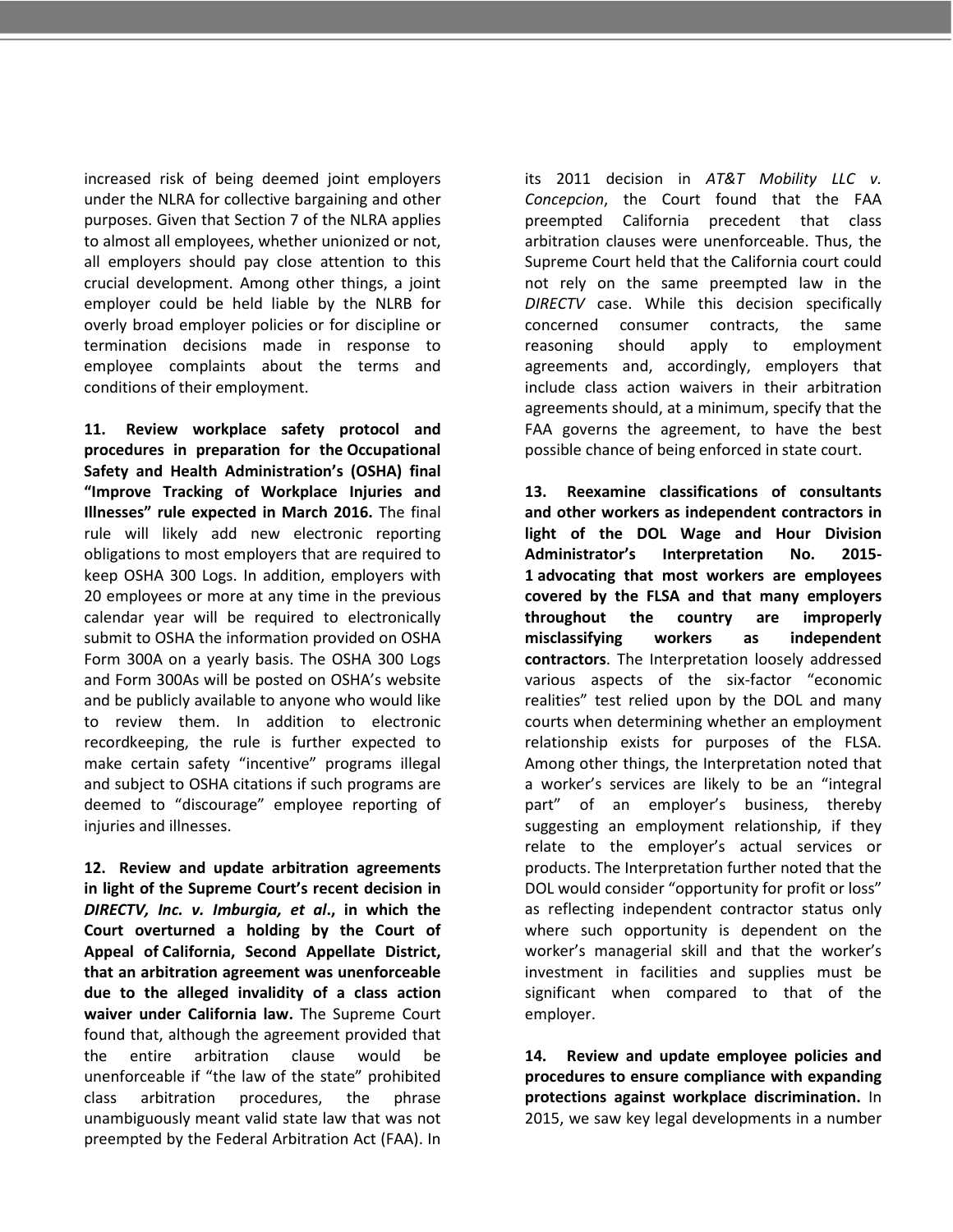of areas of anti-discrimination enforcement, including:

- **Pregnancy Discrimination:** In 2015, the EEOC revised its Enforcement Guidance on Pregnancy Discrimination to reflect the Supreme Court's decision in *Young v. UPS* that women may be able to prove pregnancy discrimination if an employer's "neutral" light duty policy accommodated a large percentage of non-pregnant workers, but did not accommodate a large percentage of pregnant workers with similar work restrictions. While the decision in *Young* did not address the specific extent to which employers must accommodate pregnant workers, the EEOC guidance makes clear that employer policies that are facially neutral and not intended to discriminate on the basis of pregnancy may, nonetheless, be found to violate the Pregnancy Discrimination Act (PDA) if the policy imposes significant burdens on pregnant employees without a sufficiently strong justification.
- **Religious Discrimination:** In a nearly unanimous landmark decision, *EEOC v. Abercrombie & Fitch Stores, Inc*., the Supreme Court ruled in 2015 that Title VII of the Civil Rights Act prohibits an employer from refusing to hire an applicant if that refusal is motivated by the desire to avoid accommodating a religious practice, even if the employer has "*no more than an unsubstantiated suspicion* that an accommodation would be needed." This decision means that it is no longer necessary for an employee to demonstrate that the employer had actual knowledge of the employee's desire for a religious accommodation if the surrounding circumstances should have alerted the employer to such need or the employer otherwise suspected that there was a need.
- **Sexual Orientation Discrimination:** In July 2015, the EEOC published a groundbreaking decision, ruling that sexual orientation discrimination is a form of "sex" discrimination prohibited by Title VII of the Civil Rights Act. Although federal courts have yet to adopt this expansive view of Title VII, a recent decision by a federal district court in California that sexual orientation discrimination is considered prohibited sex or gender discrimination under Title IX (governing discrimination in schools and colleges) signals that it shouldn't be long before the courts take up the issue. Employers should also be aware that they may be found liable for sexual orientation discrimination under state and local laws, as demonstrated by a 2015 decision from a federal district court for the Eastern District of New York in the matter of *Roberts v. United Parcel Serv., Inc.*, in which the Court upheld a jury's \$100,000 verdict for an employee on her sexual orientation discrimination/hostile work environment and retaliation claims under the NYC Human Rights Law.
- **Gender Identity and/or Expression Discrimination:** As of 2015, at least 19 states (CA, CO, CT, DE, HI, IL, IA, MA, MD, ME, MN, NV, NJ, NM, OR, RI, UT, VT and WA) and the District of Columbia have enacted laws prohibiting discrimination in employment based on a worker's gender identity or expression. In addition, more than 200 cities and counties have passed such laws. Governors in a number of other states, including Missouri, Kentucky, New York and Pennsylvania have signed executive orders prohibiting such discrimination against state workers. Notwithstanding the recent revocation of the Houston city law prohibiting gender preference discrimination, signs indicate that this trend will continue. For example, New York's Governor Cuomo announced in October 2015 that, in 2016, New York State will start